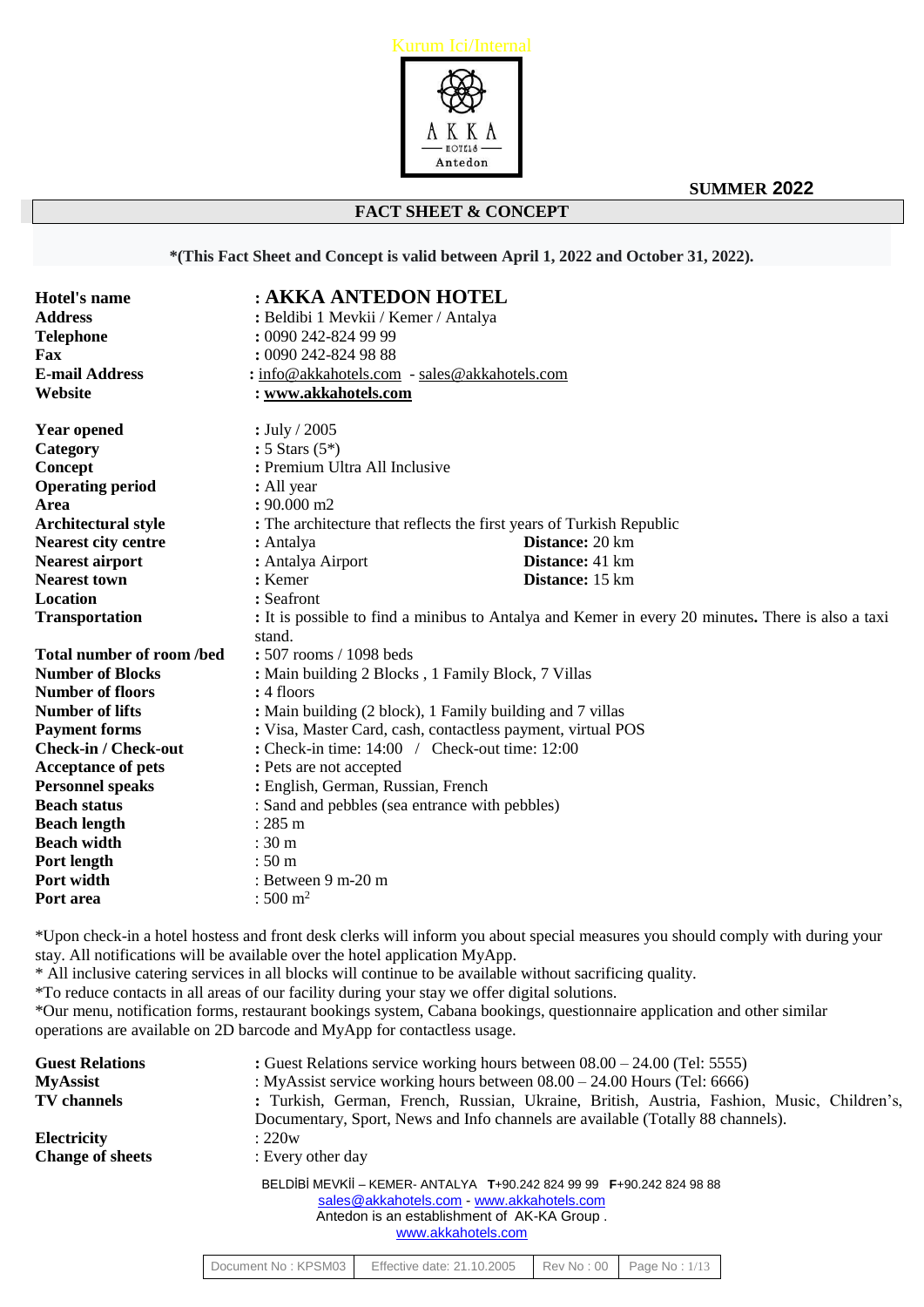

| : Everyday |
|------------|
| : Everyday |
|            |

# **ROOM CATEGORIES AND DETAILS**

All of our rooms are decorated in Turkish Architecture style with modern and superior comfort qualities, there are parquet, balcony, bath tub, WC, hair dryer, bathrobe, bathrobe for children (based on stock and guests wish) direct telephone, wireless internet connection, mini bar, kettle, tea & coffee, LED TV (satellite broadcast), safe box, central air conditioner and a sofa bed (can be used as extra bed).

#### **Standard Room** :

The size of our 330 Standard rooms varies between 30 m<sup>2</sup> and 42 m<sup>2</sup>. It is the room category that has 1 room with twin bed or French bed type including 1 bathroom /WC. Maximum accommodation capacity is 3 persons.

#### **Disabled Room** :

5 our specially designed disabled rooms are considered as Standard Room category. The size of disabled rooms are 28 m². Some of the rooms are connected with standard rooms.

#### **Connection Room :**

Our connection rooms that are 12 in total are considered in standard room category in terms of their number and room features. In this room category 2 standard rooms are connected to each other with an intermediary door.

#### **Superior Room**

The number of our rooms in Superior category is 10 which are in the main building. The size of the rooms is 42 m2. It includes 1 bedroom (french bed with canopy, working table, sofa, extra split air conditioner), 1 bathroom (1 bathtub/1 shower bath/ WC). Superior Room complimentary: 1 free usage of 1 A'la carte restaurant, special minibar (coke, diet coke, Fanta, sprite, juice, sparkling water, water, beer, ice tea, lemonade), fruit basket, wine, nuts and chocolate set-up at arrival day.

#### **Junior Suite :**

The number of our rooms in Junior Suite category is 4 which are in the main building. The size of the rooms is between 35 m<sup>2</sup> and 45 m². It includes 1 bedroom, 1 living room, mini kitchen and 1 bathroom/WC. In the Junior Suite rooms the accommodation capacity is minimum 3-maximum 4 persons.

#### **Family Room :**

Total Family Room number is 68, they consist of 2 bedrooms (1 bedroom with a French bed+1 bedroom with a twin bed), 1 bathroom (1 bathtub/1 shower bath/ WC). All Family rooms are located in Family block. The average size of the room is between 40 m² and 52 m² with an intermediary door. Family Rooms have accommodation capacity for minimum 3 – maximum 4 persons.

#### **Duplex Room :**

76 rooms that are considered in the Family room category have 2 bedrooms (1 bedroom with Frenchbed+1 bedroom with 2 sofa bed) and 2 bathrooms (each has 1 bathtub/WC, 1 shower bath/WC). Our duplex rooms have 2 floors and all of them are located at main building. The room size varies between 52 m<sup>2</sup> and 63 m<sup>2</sup>. Duplex rooms have accommodation capacity for minimum 3maximum 4 persons.

#### **Duplex Suite :**

There are 10 Duplex Suites. They are located in the penthouse at main building. The room size varies between 61 m² and 98 m². They have 2 bedrooms (1 bedroom with French bed+1 bedroom with 2 sofa bed) and 2 bathrooms (each has 1 bathtub/WC, 1 shower bath/WC).

#### **King Suite :**

There are 2 King Suite rooms with a total area of 278 m<sup>2</sup> including 126 m<sup>2</sup> of terrace area. There are 1 bedroom, 1 living room, 1 study room and kitchen in the King Suite room category. There are also 1 bathroom/WC with Jacuzzi, sauna and 1 WC. There is a sofa set and Jacuzzi in the terrace.

| Document No: KPSM03 | Effective date: 21.10.2005 |  | $\text{Rev No : } 00$ Page No: $2/13$ |
|---------------------|----------------------------|--|---------------------------------------|
|---------------------|----------------------------|--|---------------------------------------|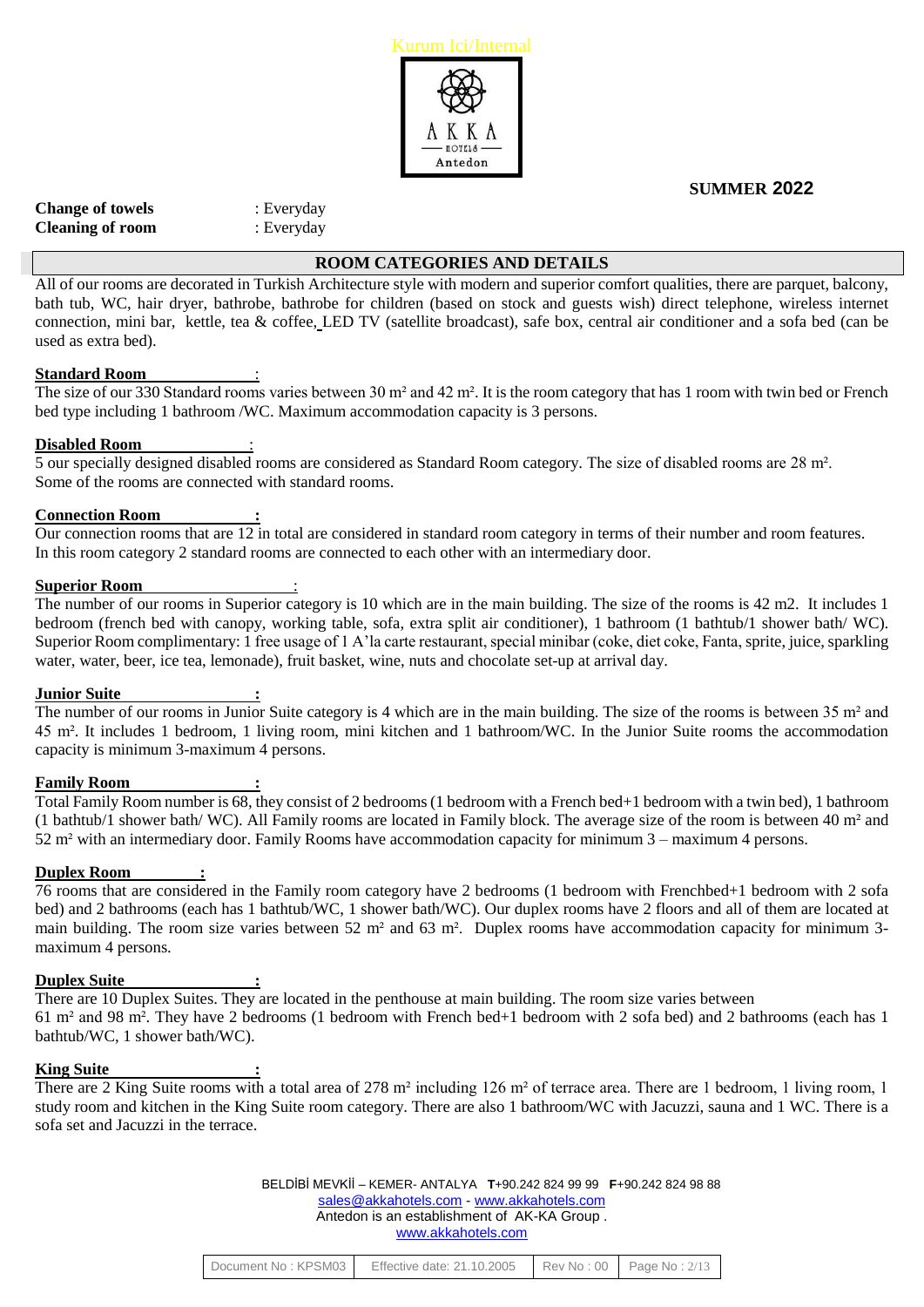

# **FOOD & BEVERAGES CONCEPT**

\*During this period, our main restaurant will serve lunch and dinner in three separate time slots (**lunch: 12:30-13:30; 13:30- 14:15 and 14:15-15:00 / dinner: 18:30-19:30; 19:30-20:30 and 20:30-21:30 )** service will be available upon booking. Our guests can book their time slot at the front desk, through MyAssist or MyApp hotel applications.

\*The menu is presenting though a newly designed My ChiefNplate concept.

\*Healthy Life Buffet under a dietician supervision will be available in our facility. The selection of salads is presenting though a newly designed My FoodNbowl concept.

**Breakfast 07:00 – 10:00 Divan Restaurant My ChiefNplate Buffet Service** In addition to our rich breakfast buffet serving Turkish and international cuisine alternatives, there is Healthy Life Corner prepared by nutritionist.

All food is serving from the buffet by kitchen personnel. All hot and cold beverages are serving by service personnel to your table. Fresh orange juice service is free of charge.

**Late Breakfast 10:00 – 11:00 Divan Restaurant My ChiefNplate Buffet Service** We offer mini breakfast buffet serving Turkish and international cuisine alternatives. All food is serving from the buffet by kitchen personnel. All hot and cold beverages are serving by service personnel to your table. Fresh orange juice service is free of charge.

| Gözleme time            | $11:00 - 16:00$ | <b>Beach Bar-Gözleme House</b> | <b>Gözleme Varieties</b> |
|-------------------------|-----------------|--------------------------------|--------------------------|
|                         |                 |                                |                          |
| <b>Snack Restaurant</b> | $12:00 - 16:00$ | Pool Bar                       | A'la Carte               |

We serve rich salad buffet, döner, grilled varieties, different types of pizza, pita, pasta, jacket potato, appetizers, dessert and fruits. Turkish and international cuisine are presented in the menu. Serving is done according to weather conditions. Orders will be taken and served by a waiter according to the menu selection.

#### **Snack Presentations \_\_\_\_\_\_\_\_\_\_\_\_\_\_\_\_\_\_\_\_\_\_\_\_\_\_\_\_\_\_\_\_\_\_\_\_\_\_\_\_\_\_\_\_\_\_\_\_\_\_**

| Lunch                      | $12:30 - 15:00$ | Divan Restaurant | <b>My ChiefNplate Buffet Service</b>                                       |
|----------------------------|-----------------|------------------|----------------------------------------------------------------------------|
| Impulse Ice Cream          | $11:00 - 18:00$ |                  | Snack Restaurant (in the period of $1st$ of May -15 <sup>th</sup> October) |
| <b>Beach Snacks Corner</b> | $16:30 - 18:00$ | Beach            |                                                                            |
| Sliced fruit corner        | $14:00 - 15:30$ | Beach            |                                                                            |
| Pastry & Pizza time        | $17:00 - 18:00$ | Patisserie       |                                                                            |
|                            |                 |                  |                                                                            |

We serve Turkish and international cuisine flavours with menu for 14 days. You can profit by Healthy Life Corner, the menu of which is specially made by nutritionist.

All food is serving from the buffet by kitchen personnel. All hot and cold beverages are serving by service personnel to your table. Fresh orange juice service is free of charge.

We serve themed and international buffets including menus for 14 days. We offer such themes as Turkish night, Italian night, Tex-Mex night, Asian night, Gala night, Mediterranean Night and Russian Nights at certain days of the week. You can profit by Healthy Life Corner, the menu of which is specially made by nutritionist.

All food is serving from the buffet by kitchen personnel. All hot and cold beverages are serving by service personnel to your table. Fresh orange juice service is free of charge.

**\****Dress code is essential at main restaurant.*

*\*It is important for the health of the our guests to wear a protective mask while standing at the entrance of the main restaurant and getting food from buffets.*

| Document No: KPSM03 | Effective date: 21.10.2005 |  | Rev No: 00   Page No: 3/13 |
|---------------------|----------------------------|--|----------------------------|
|---------------------|----------------------------|--|----------------------------|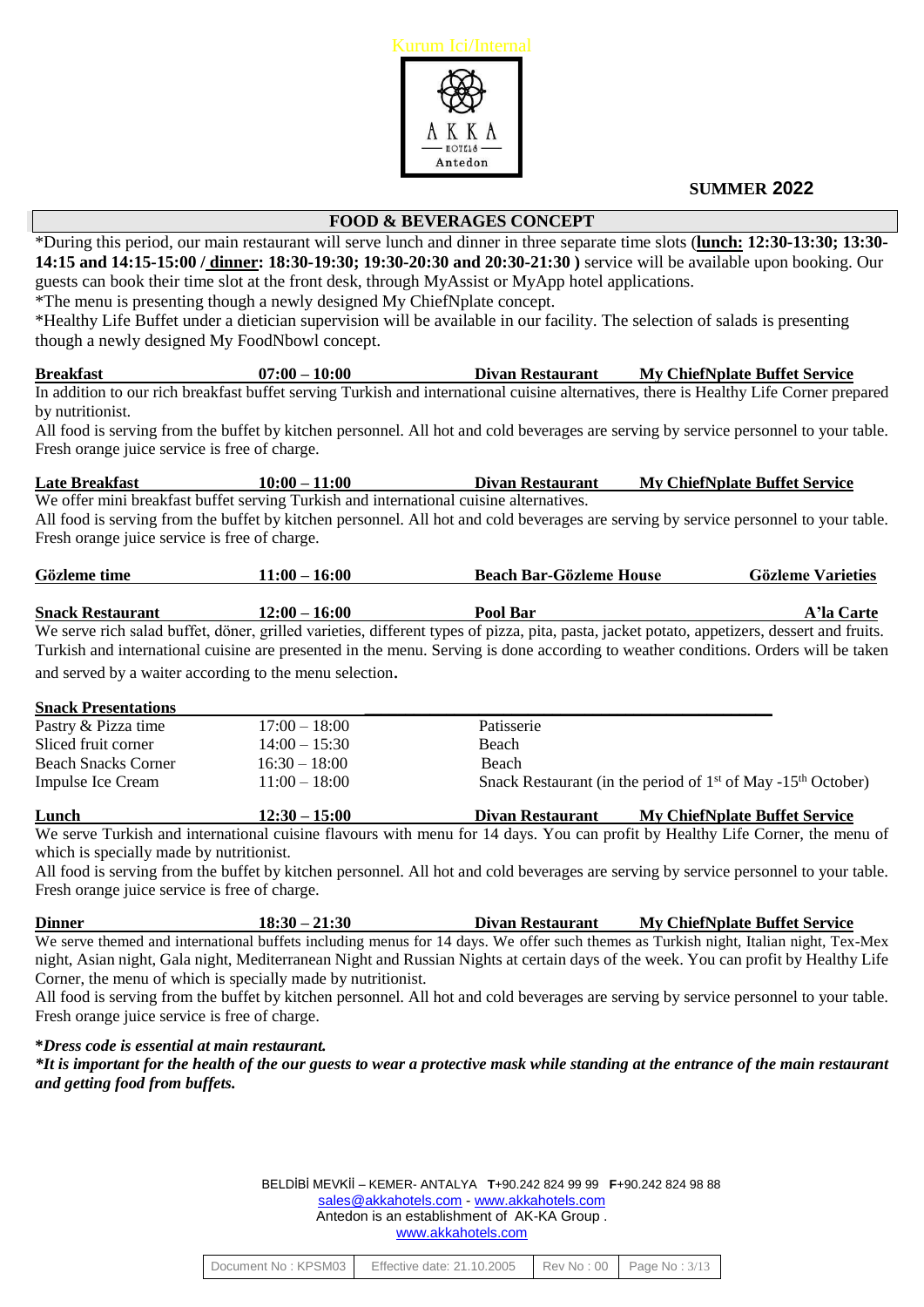

| <b>Children and Baby Buffet</b> |                 | Divan Restaurant | <b>My ChiefNplate Buffet Service</b> |
|---------------------------------|-----------------|------------------|--------------------------------------|
| <b>Breakfast</b>                | $07:00-10:00$   | Divan Restaurant |                                      |
| Lunch                           | $12:00 - 14:00$ | Divan Restaurant |                                      |
| Dinner                          | $18:30 - 21:30$ | Divan Restaurant |                                      |

#### **The Baby Food is made by the facility according to the parents' recipe (age 0-01, 99)**

We have baby food for baby guests in our children restaurant. Also in special cases (if any allergies or illness) we can make baby food according to the recipe for our guests who contacts our Guest Relation Department and have a request for the baby food ingredients or if our guests request, we give them the facility to cook by themselves the baby food for their babies. If requested between 08:00-18:00, we prepare baby food according to the recipe of the guest, we serve it at the place where they wish and for the request of our guest to cook, we give the facility to our guest to cook baby food between 10:00-12:00 and 14:30-18:00.

#### **Patisserie & Ice Cream Corner**

| Ice cream Service in cone | $10:00 - 22:00$ | Varieties of ice cream |
|---------------------------|-----------------|------------------------|
| Cake Service              | $13:00 - 18:00$ | Varieties of cakes     |

**Midnight Snack 23:00 – 01:00 Divan Restaurant Midnight Snack - My ChiefNplate Buffet Service** All food will be served from the buffet by kitchen personnel. All hot and cold beverages will be served by service personnel to your table.

| <b>Express Snack</b> |  | $01:00 - 07:00$ Divan Restaurant Midnight Snack - My ChiefNplate Buffet Service                                                      |
|----------------------|--|--------------------------------------------------------------------------------------------------------------------------------------|
|                      |  | All food will be served from the buffet by kitchen personnel. All hot and cold beverages will be served by service personnel to your |
| table.               |  |                                                                                                                                      |

# **Mini Bar \_\_\_\_\_\_\_\_\_\_\_\_\_\_\_\_\_\_\_\_\_\_\_\_\_\_\_\_\_\_\_\_\_\_\_\_\_\_\_\_\_\_\_\_\_\_\_\_\_\_\_\_\_\_\_\_\_\_\_\_\_\_\_\_\_\_\_\_\_\_\_\_\_\_\_\_\_\_\_\_\_\_\_\_\_\_\_\_**

Our staff working in Mini Bar and Room Service will be taking protective measures by wearing face masks and gloves. While preparing your room and after filling your Mini Bar the door of the fridge will be disinfected and presented for your service. The products for your Minibar are also being disinfected in our storage area.

Coke – Fanta – Sprite - Mineral water – Water – Beer –Fruit Juice – Kettle, Tea & Coffee Set-up (tetra Pak milk for kids 0-1.99 y/o for the guests with babies can be organized on request)

# *\*The refill of mini bar is made once a day from 09:00 till 16:00.*

| <b>Room Service</b>               | 24 hours- extra paid | <b>Special Room service menu</b> |
|-----------------------------------|----------------------|----------------------------------|
| *Ordering only from menu contains |                      |                                  |

# **A'LA CARTE SERVICES**

*Safran Restaurant 19:00 – 22:00 Dinner A'la Carte* Menu alternatives from all Turkey including the local flavours from Central Anatolia, Southeast and Aegean region are presented. Guests are accepted with reservation, children are allowed to restaurant. There is Kid's menu . It serves in summer season, the restaurant is closed for one day of the week. A'la Carte Restaurant cover charge is 5,-€ per person / daily.

*Gulet Restaurant 19:00 – 22:00 Dinner A'la Carte* Sea food gourmet menu alternatives are presented. In addition to the specially prepared menu, we serve the Fish of the Day and Sea food of the Day alternatives that are presented for an extra fee which is determined outside of A'la carte restaurant prices. There is also Kid's menu. The guests are accepted with reservation, children are allowed to restaurant, we serve in summer season according to the weather conditions, and the restaurant is closed for one day per week. A'la Carte Restaurant cover charge is  $5, -6$ per person / daily.

*Olive Restaurant 19:00 – 22:00 Dinner A'la Carte* The elegant alternatives of Italian cuisine and gourmet menu alternatives from East Italian flavours are presented. There is Kid's menu. The guests are accepted with reservation, children are allowed to restaurant, we serve in summer season, and the restaurant is closed for one day per week. A'la Carte Restaurant cover charge is  $5,-\epsilon$  per person / daily.

| Document No: KPSM03 | Effective date: 21.10.2005 |  | Rev No: 00   Page No: 4/13 |
|---------------------|----------------------------|--|----------------------------|
|---------------------|----------------------------|--|----------------------------|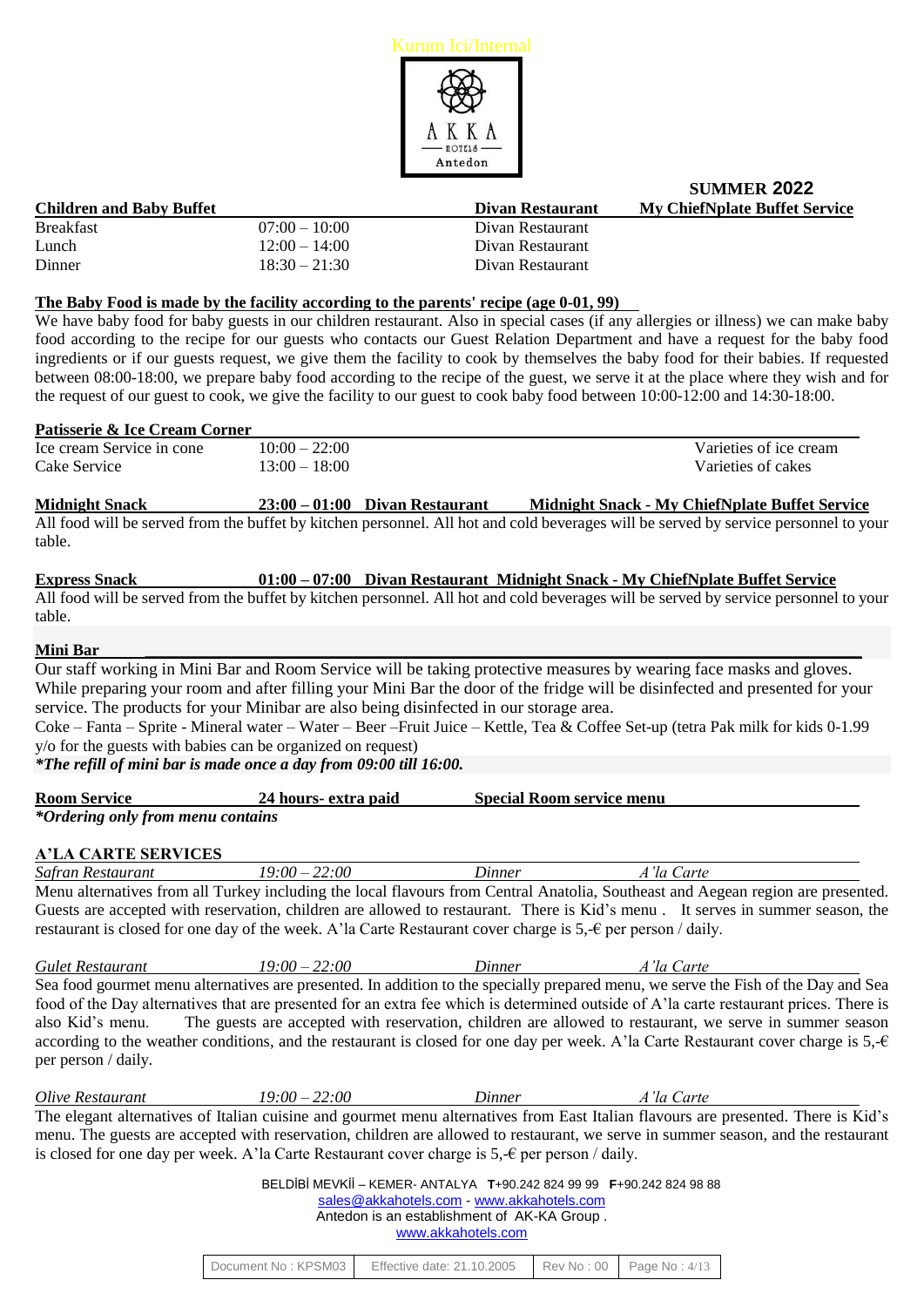

*Pasha Restaurant 19:00 – 22:00 Dinner A'la Carte* Besides the gourmet menu selections composed of the elegant flavors of French cuisine. It is adult restaurant and accepts guests with children only once a week. It serves in summer season, and it is closed for one day in a week. A'la Carte Restaurant cover charge is:  $5 - \epsilon$  per person / daily.

*Ala Mezze House Restaurant 19:00 – 22:00 Dinner A'la Carte\_\_\_\_\_\_\_\_\_\_\_\_\_\_\_\_\_\_* Menu selections composed of different appetizers. The guests are accepted with reservation. The restaurant is closed for one day

per week. A'la Carte Restaurant cover charge is: 5, € per person / daily.

*\*Our guests can make their a'la carte restaurant reservations with our MyApp application.*

*\*Minimum 8 participant reservation required to open the restaurant*

*\*At group reservations with 8 or more participants, 20€ per person is calculated and a set-menu is served.*

# **SPECIAL SERVICES**

*Cake Menu Special Days*

It is a paid service presented with a rich cake menu for the special days of our guests. It is organized by our guest relations department according to the demands of our guests made 1 day before. In addition to the special orders of our guests which they will choose from our cake menu, we can also organize alternatives for the personal organizations on demand.

# *Pavilion*

Our pavilions, which are provided free of charge for our villa guests, will be also provided for our hotel guests with reservation and price between 10:00 - 18:00. Fee is 75,- $\epsilon$  per 2 persons / daily, for over 2 people (for the 3<sup>rd</sup> or the 4<sup>th</sup> person) is 25,- $\epsilon$ . Our pavillons are suitable for 4 people. Our guests can make their pavillion reservations daily or for a long term with our MyApp mobile application. Our guests can also get information about the reservation from the Guest Relations Department and our MyAssist service.

# *Cabana*

Our cabanas are suitable for 2 people, fee is 15,- $\epsilon$  / daily (for the 3<sup>rd</sup> or the 4<sup>th</sup> person a 2nd cabana must be rented), service is provided between 09:00-16:00. Our guests can make their cabana reservations daily or for a long term with our MyApp mobile application. Our guests can also get information about the reservation from the Guest Relations Department and our MyAssist service. On the place near cabana it is forbidden to put a sunbed for the 3rd or the 4th person.

# **BARS**

| Elite Bar                                                                                                                                        | $09:00 - 02:00$            | Lobby Area                                                                                                                                                                             |               |  |
|--------------------------------------------------------------------------------------------------------------------------------------------------|----------------------------|----------------------------------------------------------------------------------------------------------------------------------------------------------------------------------------|---------------|--|
| It serves local $\&$ international alcoholic $\&$ non-alcoholic drinks, beverages, hot drinks within the Premium Ultra All Inclusive<br>concept. |                            |                                                                                                                                                                                        |               |  |
| Pool Bar                                                                                                                                         | $10:00 - 01:00$            | Pool & Snack Area                                                                                                                                                                      |               |  |
| It serves local $\&$ international alcoholic $\&$ non-alcoholic drinks, beverages, hot drinks within the Premium Ultra All Inclusive<br>concept. |                            |                                                                                                                                                                                        |               |  |
| Cafe Preto                                                                                                                                       | $09:00 - 23:00$            | Pool Area                                                                                                                                                                              |               |  |
| In the cafe near pool special for our guests delicious coffee in assortment is served.                                                           |                            |                                                                                                                                                                                        |               |  |
| Beach Bar                                                                                                                                        | $10:00 - 00:00$            | Pool Area                                                                                                                                                                              |               |  |
| It serves local & international alcoholic & non-alcoholic drinks, beverages, hot drinks within the Premium Ultra All Inclusive<br>concept.       |                            |                                                                                                                                                                                        |               |  |
| SPA Vitamin Bar                                                                                                                                  | $10:00 - 18:00$            | <b>SPA</b>                                                                                                                                                                             |               |  |
| Hot drinks (herbal tea and water) are served in.                                                                                                 |                            |                                                                                                                                                                                        |               |  |
| Cafe Turc                                                                                                                                        | $10:00 - 00:00$            | Pool & Snack Area                                                                                                                                                                      |               |  |
| It serves Turkish coffee and tea.                                                                                                                |                            |                                                                                                                                                                                        |               |  |
|                                                                                                                                                  |                            | BELDIBI MEVKII - KEMER-ANTALYA T+90.242 824 99 99 F+90.242 824 98 88<br>sales@akkahotels.com - www.akkahotels.com<br>Antedon is an establishment of AK-KA Group.<br>www.akkahotels.com |               |  |
| Document No: KPSM03                                                                                                                              | Effective date: 21.10.2005 | <b>Rev No: 00</b>                                                                                                                                                                      | Page No: 5/13 |  |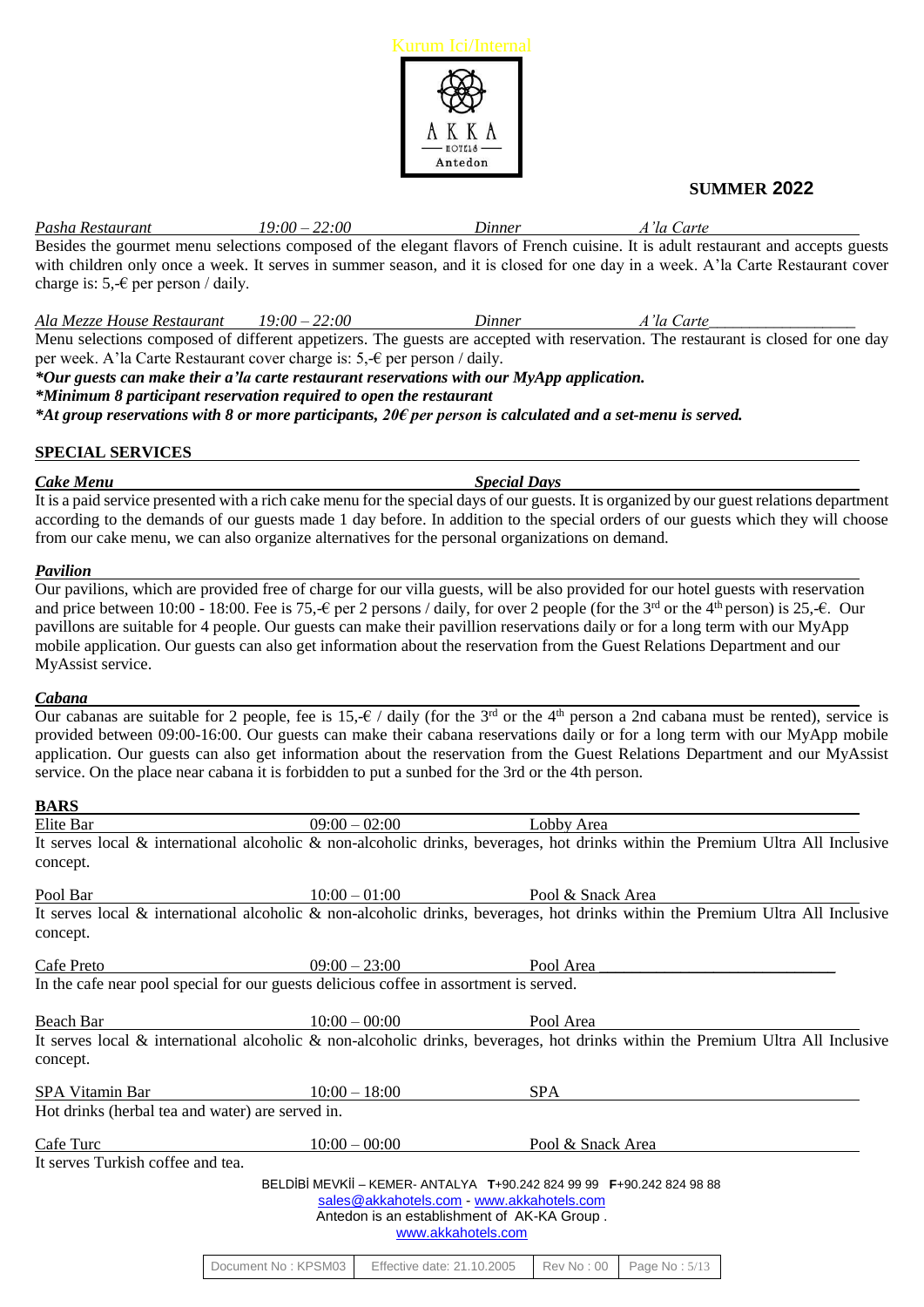

Red Lounge 18:00 – 01:00 Lobby Area

It serves local & international alcoholic & non-alcoholic drinks, beverages, hot drinks within the Premium Ultra All Inclusive concept.

Disco  $23:00 - 02:30$ 

It serves local & international, alcoholic & non-alcoholic drinks within the Premium Ultra All Inclusive concept. *\*Our disco opening and closing hours may be limited in time due to new legal regulations that may arise because of the pandemic.*

Refrigerator with Refreshing Drinks 09:00 – 18:00

Especially for you in pool and beach area we placed display refrigerators with such refreshing and soft summer drinks as ayran, water, tetra Pak fruit juice, mineral sparkling water and sparkling soft drinks. After 18:00 only water is available for serving.

**Free Beverages:** All soft drinks, local beers, hot beverages, house wine, selected sparkling wine, local alcoholic drinks, selected foreign alcoholic drinks.

**Paid Beverages:** Premium drinks, local and imported special wines, champagne, bottled beverages, Redbull, fresh fruit juices (fresh orange juice is free only at breakfast)*.*

*\*Our Healthy Blend Concept with variety of beverages to strength your immune system in 2022 at your service in Elite Bar, Beach Bar and Pool Bar.*

| <b>HOTEL SERVICES</b>                       |             |             |                                                |  |
|---------------------------------------------|-------------|-------------|------------------------------------------------|--|
| <b>Activities</b>                           | <b>PAID</b> | <b>FREE</b> | <b>NOTES</b>                                   |  |
| Room service                                | Paid        |             | 24 hours (only within menu)                    |  |
| Mini Bar                                    |             | Free        | Change daily (during 09.00-16.00)              |  |
| Hot Setup (kettle, tea, herbal tea, coffee) |             | Free        | In the rooms / Change daily (during 09.00-     |  |
|                                             |             |             | 16.00                                          |  |
| Safe                                        |             | Free        | In the rooms                                   |  |
| Iron and ironing board                      |             | Free        | Can be sent to the rooms between 16:00-        |  |
|                                             |             |             | 23:00 (depends of existent equipment)          |  |
| Disco                                       |             | Free        | Closed during this period                      |  |
| Cinema                                      |             | Free        | Capacity is 22 pax (2 sessions a day)          |  |
| Live music                                  |             | Free        | Certain days of the week                       |  |
| Amphitheatre & Soft Animation               |             | Free        | Amphitheater shows start on May 1 and end on   |  |
|                                             |             |             | October 15                                     |  |
| Mini Club                                   |             | Free        | Only for children of 4-11 years old            |  |
| Laundry room & Dry Cleaning Service         | Paid        |             | Dry cleaning service is made outside of the    |  |
|                                             |             |             | hotel                                          |  |
| Wireless internet connection                |             | Free        | Hotel in general (based on given speed and     |  |
|                                             |             |             | limitations)                                   |  |
| <b>Business Center</b>                      |             | Free        |                                                |  |
| Game room                                   |             | Free        |                                                |  |
| Gameland                                    | Paid        |             | $12:00 - 22:00$                                |  |
| Junior Club                                 |             | Free        | $10:00 - 12:30 / 14:00 - 17:30$                |  |
|                                             |             |             | For children's 12-16 y.o.                      |  |
| <b>TV Corner</b>                            |             | Free        |                                                |  |
| Telephone & Fax Services                    | Paid        |             |                                                |  |
| A'la carte restaurants                      | Paid        |             |                                                |  |
| Fresh fruit juices                          | Paid        |             |                                                |  |
| Orange Juice                                |             | Free        | At breakfast                                   |  |
| Umbrella & Beach Chair & Beach Towel        |             | Free        | Beach towel with returnable towel card         |  |
| Cabana                                      | Paid        |             | With reservation ,15 $\epsilon$ per day        |  |
| Pavillion                                   | Paid        |             | With reservation, 75 $\epsilon$ per day        |  |
| <b>Fitness Center</b>                       |             | Free        |                                                |  |
| Outdoor parking lot                         |             | Free        | 100 (inside and outside area) vehicle capacity |  |

| Document No: KPSM03 | Effective date: 21.10.2005 |  | $\blacksquare$ Rev No : 00 $\blacksquare$ Page No : 6/13 |
|---------------------|----------------------------|--|----------------------------------------------------------|
|---------------------|----------------------------|--|----------------------------------------------------------|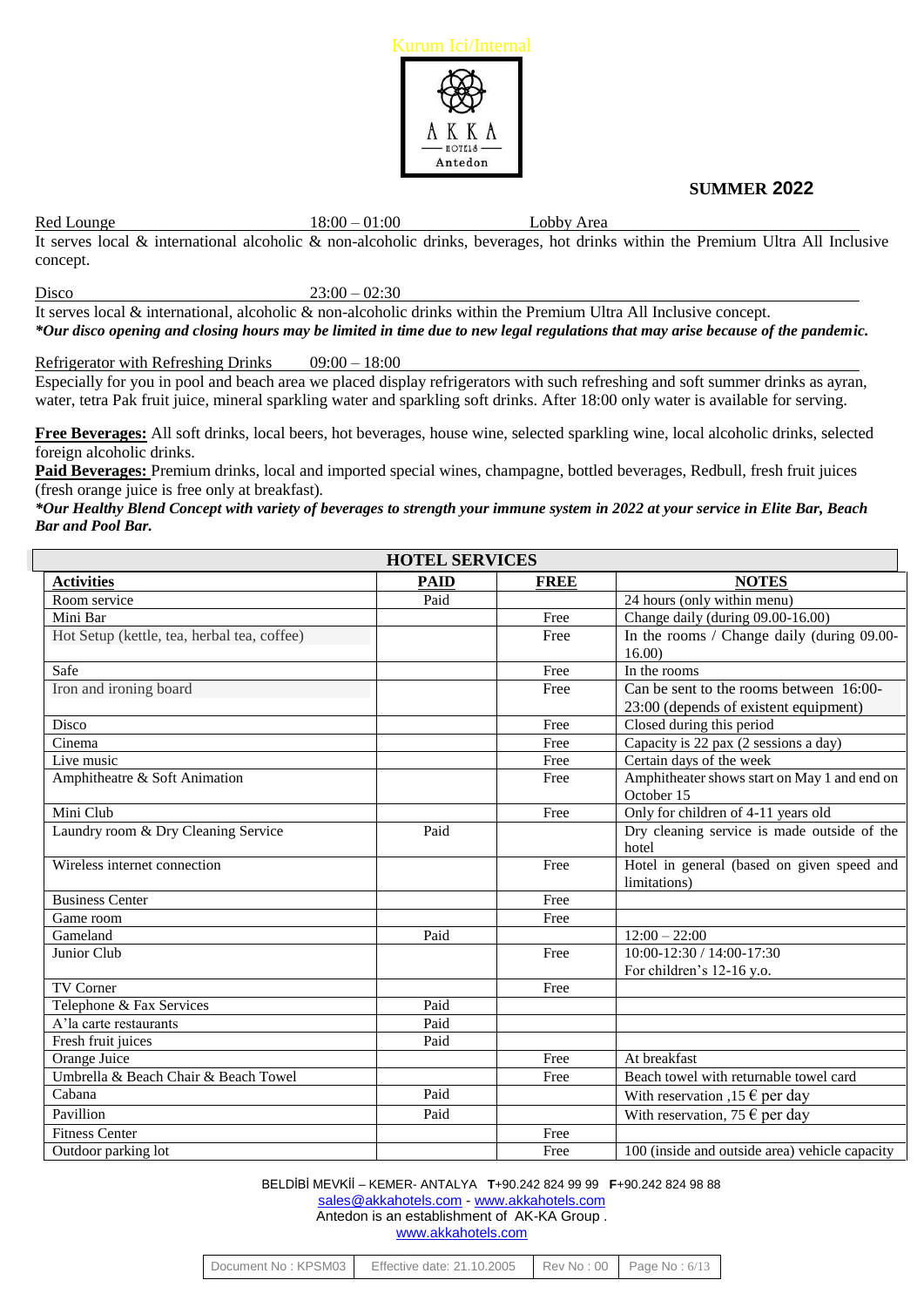

| Market                                        | Paid |      |                                                   |
|-----------------------------------------------|------|------|---------------------------------------------------|
| Doctor & Nurse                                | Paid |      |                                                   |
| Rent-a-car                                    | Paid |      |                                                   |
| Hairdresser                                   | Paid |      | $09.00 - 20.00$                                   |
| Babysitter                                    | Paid |      | With reservation                                  |
| Baby phone, Baby carriage                     |      | Free | By deposit, based on availability                 |
| Photography services                          | Paid |      |                                                   |
| Boutique & Jewellery & Leather                | Paid |      |                                                   |
| Hamam & Sauna entries & Steam bath            |      | Free | 09:00-20:00 during this period, for               |
|                                               |      |      | limited number of people, with reservation        |
| Massage & peeling & skin care                 | Paid |      | 09:00-20:00 during this period, with              |
|                                               |      |      | reservation                                       |
| <b>Indoor Pool</b>                            |      | Free | From 08.00 till 20.00                             |
| Jacuzzi                                       |      | Free | From 08.00 till 20.00                             |
| Sudeya Spa                                    | Paid |      | From 09.00 till 20.00                             |
| Beach volleyball                              |      | Free |                                                   |
| Multifunctional Playground (at tennis courts) |      | Free | Mini Football, Basketball                         |
| Tennis court                                  |      | Free | 2 tennis courts (1 court with tartan floor $\&$ 1 |
|                                               |      |      | court with ground floor)                          |
| Tennis Racket & Balls                         |      | Free | With deposit                                      |
| Tennis court lighting                         | Paid |      |                                                   |
| Tennis lessons                                | Paid |      |                                                   |
| Billiards (that belonged to the hotel)        |      | Free | By deposit (at the Gameland with paid)            |
| Table tennis & Badminton & Dart               |      | Free |                                                   |
| Sea Bicycle & Canoe                           |      | Free | 30 minutes                                        |
| Surfing                                       |      | Free | with license / Free use 30 minutes                |
| Sailing                                       | Paid |      | with certificate                                  |
| Bicycle                                       |      | Free | By deposit (if available)                         |
| Banana & Parasailing & Jet-Ski & Water ski    | Paid |      |                                                   |
| Catamaran                                     |      | Free | with license / Free use 30 minutes                |
| Diving School                                 | Paid |      |                                                   |
| All Motorized Water Sports                    | Paid |      |                                                   |

*All the activities with the sign'\*' are for the guests who are 16+ and can be used under an adult supervision.*

*The Water Sports Center beginsto operate after 1 May*

L

*To participate the water sports activities, it is necessary for the guests to comply with the safety rules.*

| <b>POOL</b>                               |                                                                                                                                                                 |                 |                                                                                                                   |  |
|-------------------------------------------|-----------------------------------------------------------------------------------------------------------------------------------------------------------------|-----------------|-------------------------------------------------------------------------------------------------------------------|--|
|                                           | Area $/m2$                                                                                                                                                      | Depth cm        | Volume $/m3$                                                                                                      |  |
| <b>Outdoor Pool</b>                       | 2635 m2                                                                                                                                                         | 140 cm          | 3425 m3                                                                                                           |  |
| <b>Indoor Pool</b>                        | $129 \text{ m}$ 2                                                                                                                                               | 120 cm          | $154 \text{ m}$ 3                                                                                                 |  |
| <b>Outdoor Children's pool</b> (heated in | $22 \text{ m}$                                                                                                                                                  | $40 \text{ cm}$ | $50 \text{ m}$ 3                                                                                                  |  |
| the beginning $&$ end of the seasons due  |                                                                                                                                                                 |                 |                                                                                                                   |  |
| to weather conditions)                    |                                                                                                                                                                 |                 |                                                                                                                   |  |
| Indoor children's pool                    | $18 \text{ m}$                                                                                                                                                  | $40 \text{ cm}$ | $7 \text{ m}$                                                                                                     |  |
| Aqua park                                 | 1200 m2                                                                                                                                                         |                 |                                                                                                                   |  |
| <b>Number of slides</b>                   |                                                                                                                                                                 | Slide length    | 16 m, 16 m, 34 m, 36.66 m (Wave<br>slide), $64.7$ m (Space hole), $71.39$ m<br>(Aqua tube), 100.48 m (Black hole) |  |
| Slide height                              | $4.60$ m, $4.60$ m, $4.60$ m,<br>9.90 m (Wave slide), 9.90<br>m (Aqua tube), $9.90 \text{ m}$<br>(Black hole), 12.78 m<br>(Space hole)                          | Aqua park time  | $10:00 - 12:00 / 14:00 - 17:00$                                                                                   |  |
| Number of slides in children's pool       | $\mathcal{D}_{\mathcal{L}}^{\mathcal{L}}(\mathcal{L})=\mathcal{L}_{\mathcal{L}}^{\mathcal{L}}(\mathcal{L})\mathcal{L}_{\mathcal{L}}^{\mathcal{L}}(\mathcal{L})$ |                 |                                                                                                                   |  |
| Indoor pool                               | Heated in winter                                                                                                                                                | Pool water      | Fresh water                                                                                                       |  |

BELDİBİ MEVKİİ – KEMER- ANTALYA **T**+90.242 824 99 99 **F**+90.242 824 98 88

[sales@akkahotels.com](mailto:sales@akkahotels.com) - [www.akkahotels.com](http://www.akkahotels.com/)

Antedon is an establishment of AK-KA Group . [www.akkahotels.com](http://www.akkahotels.com/)

| Document No: KPSM03 | Effective date: 21.10.2005 | Rev No: 00   Page No: 7/13 |
|---------------------|----------------------------|----------------------------|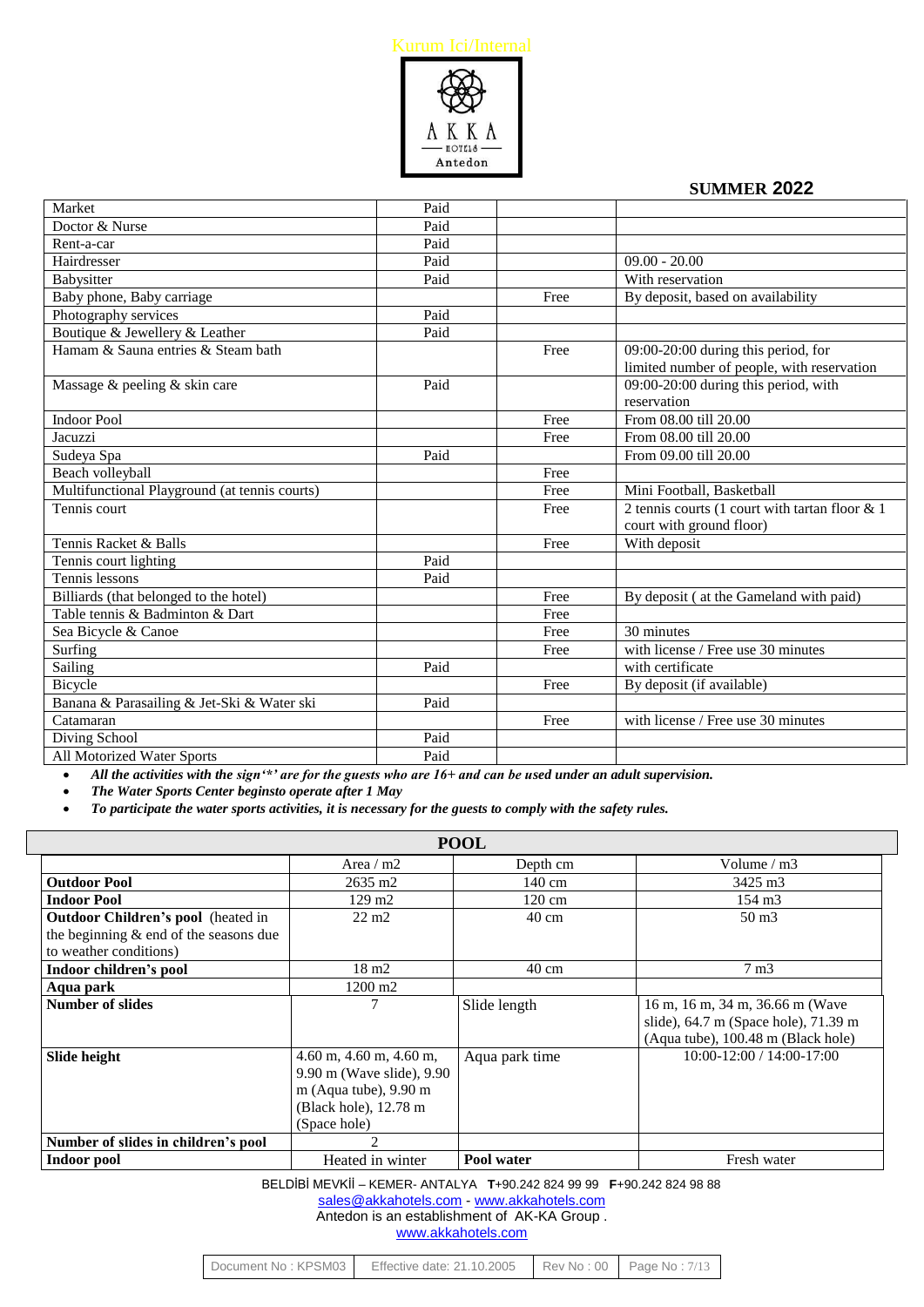

#### *\*There are no sunbed cushion on any sunbeds. Moreover, all sunchairs are placed in accordance with social distancing rule.*

*\*During this period the simultaneous usage capacities of all our swimming pools will be restricted in accordance with social distancing rule and will be available under lifeguards supervision.*

# **ANIMATION**

**Akka Antedon Hotel**, presents many different programs and activities depending upon ones own interest and participation request, with its professional animation team for you to have a fun holiday. Various sport activities, games, tournaments are organized for different age groups during the day. It presents an experience for our guests to enjoy their holiday to the full sense with our professional, elite, fun stage performances, show programs after performances and then disco entertainment that can appeal to all age groups.

Our daily exercise or social activities will be planned to involve a small number of participants in the open area preventing personal contact. Seats in the viewing area for the daily activities will be re-arranged in accordance with social distancing rule and supervised by our personnel during activity time.

*Sport and entertainment programs organized within two-week program* 

| Kangoo jump             | Bingo         | Recreation game        |
|-------------------------|---------------|------------------------|
| Beach volleyball        | Karaoke       | Yoga lessons (Amateur) |
| Table Tennis            | Turkish Night | Pilates                |
| Live music performances | Curling       | Airgun Shooting        |
| Step-aerobic            | Cinema        | Guest shows            |
| Jumping fitness         | Live music    | Competitions           |
| Dance Shows             | Streching     | Circus acrobatics      |
|                         | Dart          | Bocce                  |

# **SUDEYA SPA CENTER**

\*To provide personal hygiene in our Spa Centre the usage capacity is arranged in accordance with social distancing rule.Our massage and hairdressing services will continue with an appointment system.

\*To provide personal hygiene in our Fitness Centre, the usage capacity is arranged in accordance with social distancing rule. Our Fitness Centre will continue to operate with an appointment system. At least 15 minutes cleaning will be done after every usage.

The massages that are applied in our SPA centre are presented for your service by the specialist therapists in the practice rooms specially prepared in the international standards. The time you will spend in Sudeya spa centre will enable you to reach insatiateness of spending perfect time and will make your holiday unforgettable. We present you our special massages accompanied by the perfect touches with the privilege of AK-KA Hotels Sudeya Spa Center and we advise you not leave our hotel without trying our rich massage types.

| Sudeya Spa Units         | : Cosmetic shop, Fitness Centre, Hair Dresser, Far East Massage Rooms, Jacuzzi, Indoor Pool,   |
|--------------------------|------------------------------------------------------------------------------------------------|
|                          | Indoor Children's Pool, Turkish Bath, Sauna, Steam Room, Vitamin Bar (water and tisanes),      |
|                          | Chromotherapy and Hydrotherapy in Capsule Room, Manicure-Pedicure unit, Ayurveda unit,         |
|                          | Starvac & Electro therapy unit (losing weight), body wrap unit, Skin care cabin, Massage units |
|                          | and Relax room.                                                                                |
| <b>Paid Spa Services</b> | : Massages, body and face cares, hairdresser, peeling and foam massage in hamam.               |
| <b>Free Spa Services</b> | : Turkish bath, sauna, steam room, indoor pool and Jacuzzi.                                    |

#### **MASSAGE Types**

**BAI-DO:** It is a kind of massage only applied in Sudeya Spa centers by blending traditional Bai-do massage techniques and Far East massage techniques in our spa centers. Unlike traditional massage, Baido is a kind of massage which immediately shows the effects of the manipulations that the therapist uses his body weight in more balanced way, as it is applied on massage mat instead

| Effective date: 21.10.2005<br>Document No: KPSM03 |  | $\blacktriangleright$ Rev No : 00 $\blacktriangleright$ Page No : 8/13 |
|---------------------------------------------------|--|------------------------------------------------------------------------|
|---------------------------------------------------|--|------------------------------------------------------------------------|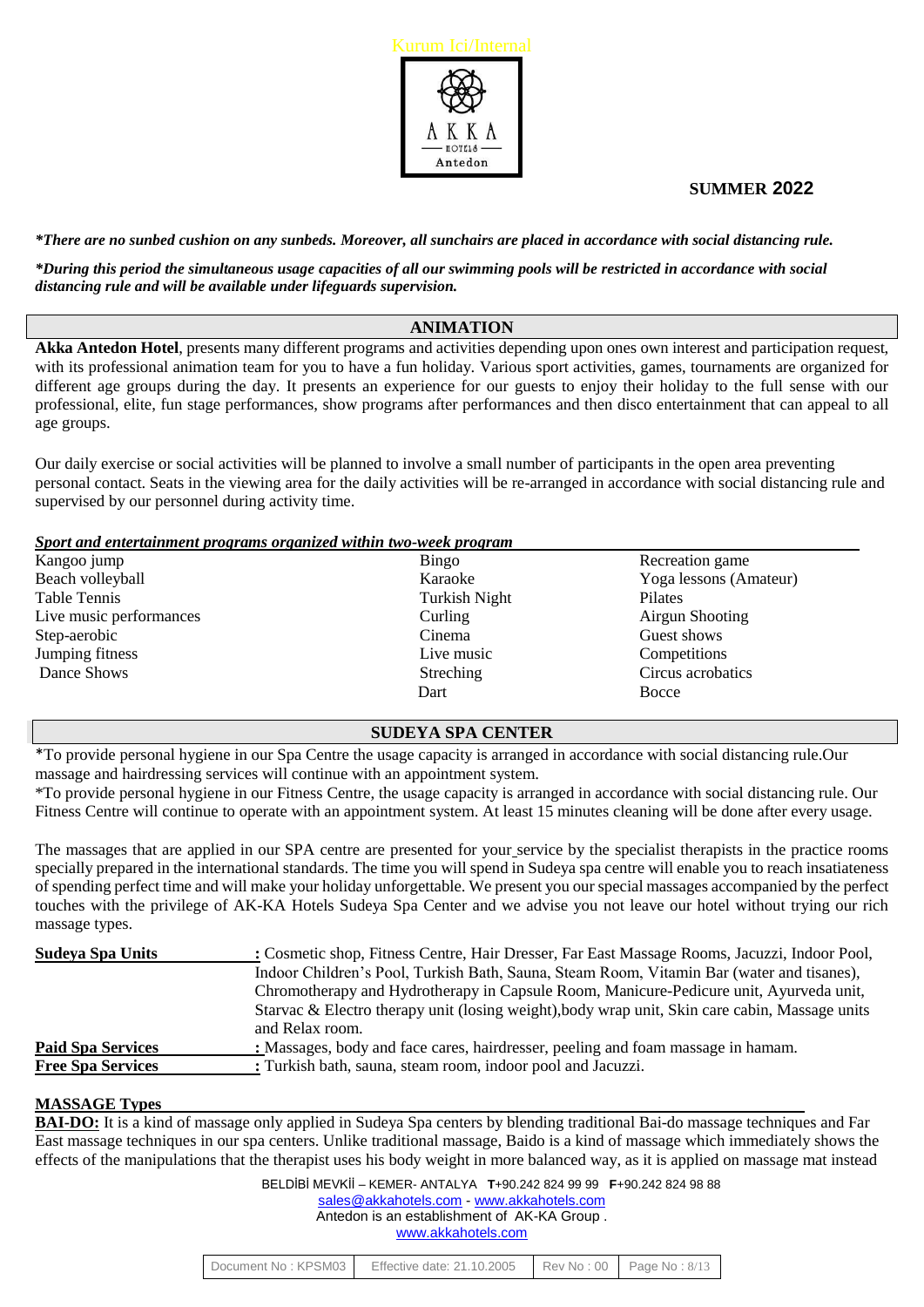

of massage table. The hardness degree of the massage and the manipulations that are applied varies depending on the age of the guest who gets massage. After Baido session, you will a deep relief and serenity.

**THAI MASSAGE**: It is the traditional medical massage of Thailand. It is massage that applies acupressure techniques and stretching moves together which decreases the jitters in the muscles and joints and increases flexibility

**THAI REFLEXOLOGIE:** It is based on acupuncture. It is a therapy method that is done to stimulate the related organ with electrochemical messages that come out by stimulating the reflex spots on the hands and feet with the help of neurons. The feet are frequently preferred as there are many neural crests. It affects all the organs and blood circulation.

**THAI HERBAL MASSAGE**: The special bags plant leaves which are all from natural plants and roots are applied to the body after moistening with hot steam. The aim is to benefit from the therapeutical and relaxing features of the plants based on needs. After the massage, you will feel completely rested and relaxed.

**BALI MASSAGE:** Bali massage is a relaxing and relieving massage that is specially brought from Bali island of Indonesia, applied by the therapists, in parallel with classic Sweden massage applied with pressurized or relax manipulations based on need. In the massage, it is aimed to make the person who takes massage rested and relieved after the massage.

**HOT STONE MASSAGE**: Hot stones massage is massage type which is developed by Mary Nelson, massage therapist. It is a kind of massage applied by heating basalt stones with a high iron density and putting them on the key parts of the body and is applied with stones by a therapist. After the basalt stones slowly give the heat, you will completely feel free from jitters and rested after the massage.

**DEEP TISSUE MASSAGE:** It is a massage that is done by applying deep pressures with a low pace to the muscles, ligaments and connective tissues in the deep parts for situations such as Chronic pains, limitations in motive power, postural problems, chronic muscle jitters, fibromiyalgia.

**SHIATSU MASSAGE:** It is based on acupuncture. It is a kind of massage that is done by stimulating acupressure spots with different various pressure techniques for the aim to benefit from the resting or healing effects.

**JIMBARAN MASSAGE**: It is a kind of massage where the massage technique in Bali massage is applied by two therapists in combination. The massage is applied with four hands. After the massage, you will feel a deep relaxation.

**ANTI STRESS MASSAGE**: After the one-hour anti-stress session that is made with aromatic oils, you will feel a full relief and serenity. The manipulations in the massage are slow and deep.

**HAMMAM SULTAN MASSAGE**: The traditional "hamam" massage is fulfilled by two people. You will completely feel relaxed after the massage with foams in the hot atmosphere of "hamam" and navel Stone.

**AYURVEDA**: Ayurveda is one of the treatment methods used in traditional Indian medicine. Our specialist applies the sesame oil which is purified from pure water molecules to your body by special method. After Ayurveda, you will feel a different experience for relaxation.

**ABHYANGA**: This therapy is the characteristic body massage therapy, carried out by specially trained yogis and yoginis for the entire body using specially medicated herbal oil depending on each body constitution. At the end of therapy, you will feel yourself totally relaxed.

**SHIRODHARA**: Considered as very effective for relaxation, migraine insomnia, depression and stress-related problems, the therapy is done with herbal oil applying to your head and neck with traditional Indian method for 25-30 minutes.

# **AKKA ANTEDON MINI CLUB**

**Akka Antedon Mini Club's** aim is to help the children to bloom their skills in a distinctive, creative, safe, loving atmosphere, to contribute their development of their self-concept and to stimulate interest for learning. While it gives the opportunity to spend quality time to children, enables them to mingle with their peers from different cultures and it gives them an unforgettable holiday experience which the parents will have with their children.

\*Mini Club's activities will be available upon booking. Our guests can make reservations at the Mini Club's desk, through MyAssist or MyApp hotel applications and at Guest Relations Desk.

**Akka Antedon Mini Club,** that presents programs that appropriately designed for children's health under the supervision of the Professional team; serves in an area of 1.410 m<sup>2</sup> in total, including an indoor area of 520 m<sup>2</sup> and outdoor area of 890 m<sup>2</sup>. There are

| Document No: KPSM03 | Effective date: 21.10.2005 Rev No: 00 Page No: 9/13 |  |  |
|---------------------|-----------------------------------------------------|--|--|
|---------------------|-----------------------------------------------------|--|--|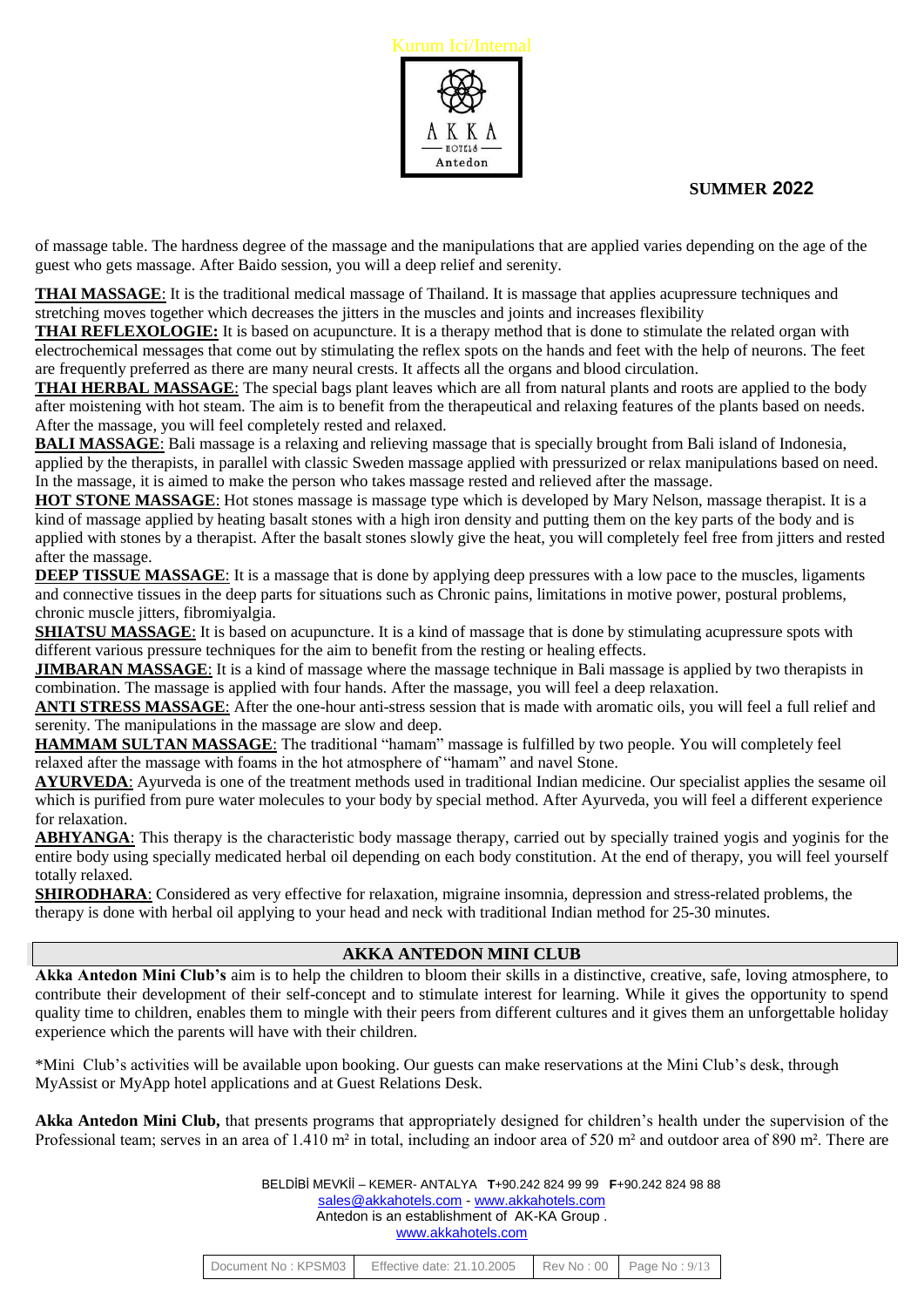

carefully selected programs for our little guests on indoor and outdoor playgrounds. Well selected programs will be introduced for our small guests in the open play areas.

\*Our Mini Club service will be available for children of 4+ age under the supervision of our staff. As children under 4 must be accompanied by an adult during this period, the children of this age will not be allowed at the Mini Club. \*During this period our Child Restaurant will be closed and a Child Buffet will be arranged in the Main Restaurant. Baby food will be available through the Child Buffet and as always your special requirements will be carefully fulfilled. \*During this period Play Barn will be closed due to impossibility to provide social distancing and personal hygiene. The families can watch the activity room in the Mini Club from their room with **Akka Antedon Mini Club** camera system.

**In Akka Antedon Mini Club** reception, the registration procedures are done with specially designed registration forms for children. During registration, all the information about our little guest are taken and the child is give a name card to use during the holiday and the child's passport is given to himself/herself and it is ensured that the families bring their children in safely. While the children have an experience independent from their families, **Akka Antedon Mini Club** does not let the children go out of mini club without permit and have the entrances and exits under control.

Activity room *conditions)* Kids' Computer Cinema room Outdoor Children's Park Water park

# **MINI CLUB AREAS MINI CLUB CONCEPT AREAS**

Reception **Children's Pool with Slide**: 2 (*heated in the beginning & end of the seasons due to weather*

# **ACTIVITIES**

Indian Day, Peter Pan & Tinker Bell Day, Pirate Day, Aladdin & Jasmine Day, Knights and Princess Theme Day Handcraft and sports activities Land Olympics **Competitions** Birthday Party (once a week) Sand painting Children's disco Farewell Children's show provides them to have their first stage performance experience with themed shows prepared with the participation

of our little guests in every two weeks. Our show activities prepared with a special cerography and costumes are organized with a high level participation in July-August.

#### **AKKA MINI CLUB WORKING HOURS**

| Working period: | 01 April-30 April | 01 May-30 September                    | 30 September -31 March |
|-----------------|-------------------|----------------------------------------|------------------------|
| Working time:   | $10:00 - 12:30$   | $10:00 - 17:30$                        | $10:00 - 12:30$        |
|                 | $14:00 - 17:30$   | $(12:30 - 14:00)^*$<br>$17:45 - 19:00$ | $14:00 - 17:00$        |
|                 |                   | $21:30 - 23:00$                        |                        |

*\*In period from 1 st of October till 31 st of October mini club areas serve depending on the weather conditions. There can be changes in the content or program in our activities.*

**Activity participation age**: We have activity programs as MINI for ages between 4-7 and MIDI for ages between 8-11. Our Mini Club serves for children above 4.

Children between 04-11 can benefit from the mini club activities by themselves with their parents' approval.

#### *\* Kids' Computer is off on Sundays.*

| BELDIBI MEVKII - KEMER-ANTALYA T+90.242 824 99 99 F+90.242 824 98 88 |
|----------------------------------------------------------------------|
| sales@akkahotels.com - www.akkahotels.com                            |
| Antedon is an establishment of AK-KA Group.                          |
| www.akkahotels.com                                                   |

| Document No: KPSM03 | Effective date: 21.10.2005 Rev No: 00 Page No: 10/13 |  |  |
|---------------------|------------------------------------------------------|--|--|
|---------------------|------------------------------------------------------|--|--|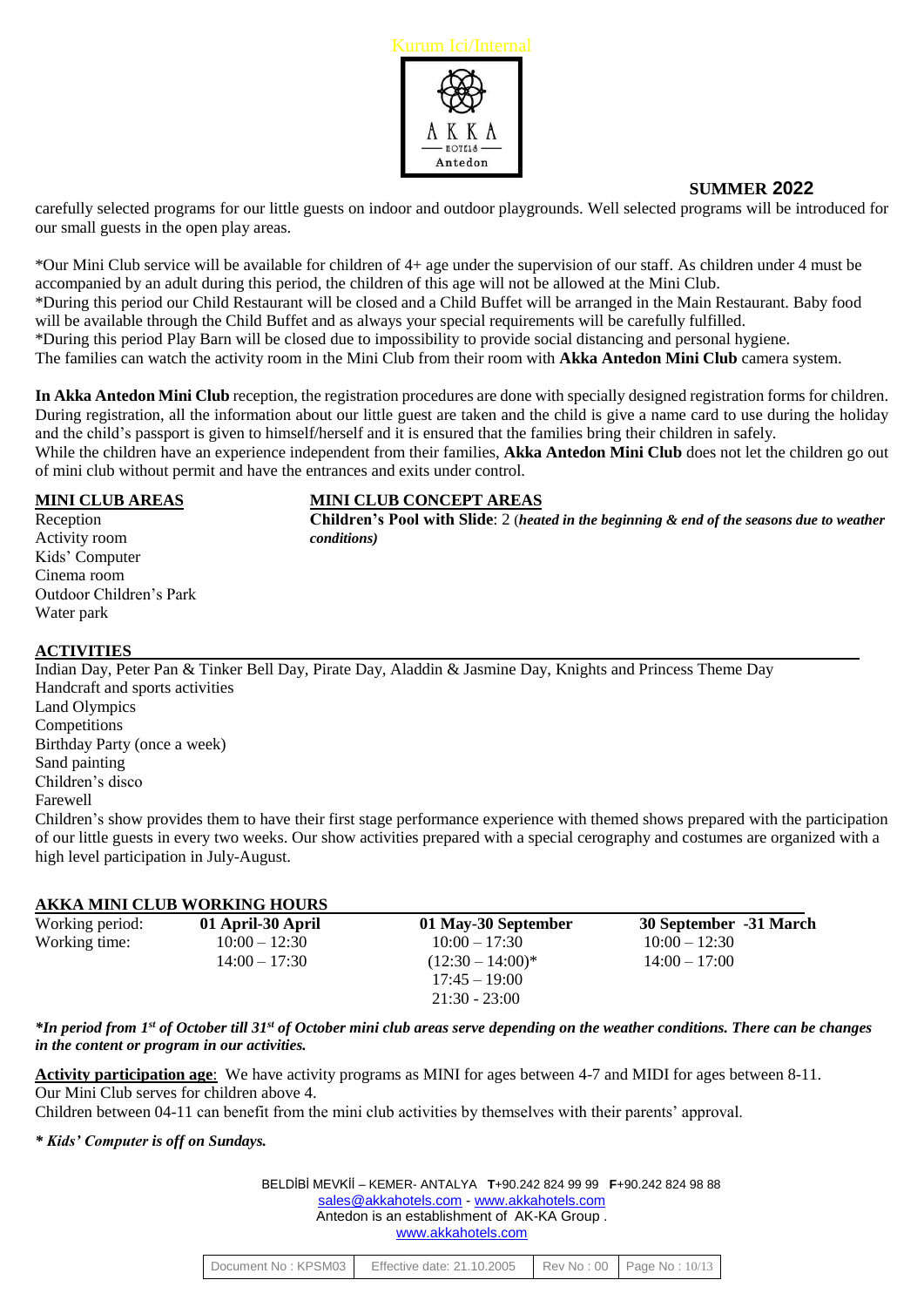

**Babysitter service:** During the time when Mini Club is closed (till 24.00) babysitter service can be provided by our trained Mini Club employees until 24:00 at night, with reservation (which should be made 1 day before) according to the availability.

# **PRODUCTS FOR CHILDREN & BABIES**

Baby carriage (free of charge-against deposit) Baby phone (free of charge-against deposit)

Baby Chair (free of charge at all Restaurants)

Heater and sterilizer for baby bottle, microwave and hand blender are only available for free in the children's buffet.

As baby carriage, baby phone, baby bed are things for general using ,all items are disinfected before and after every usage.

During this period we can't provide our guests with such things for general using as baby bath, potty, because disinfection can't guarantee avoiding of infection risk.

*\*The products for children & babies which are mentioned are limited and provided by availability.*

#### **AKKA JUNIOR CLUB DETAILS**

Junior Club's activities will be available upon booking. Our young guests can make reservations at the Junior Club's desk, through MyAssist or MyApp hotel applications and at Guest Relations Desk.

Working period: **01.April- 31.October**  Working time: 10:00 – 12:30 / 14:00 – 17:30 *\*Junior Club is off on Sundays.*

**Activity participation age**: We have activity programs for ages between 12-16 y.o. **Activities:** Chess, darts, shuffleboard, football, basketball and karaoke.

| <b>MEETING &amp; CONGRESS</b>  |                                                  |                          |                      |                        |                          |                          |                          |                          |                          |                          |                          |
|--------------------------------|--------------------------------------------------|--------------------------|----------------------|------------------------|--------------------------|--------------------------|--------------------------|--------------------------|--------------------------|--------------------------|--------------------------|
|                                | <b>MEETING ROOM SIZES</b><br><b>USE CAPACITY</b> |                          |                      |                        |                          |                          |                          |                          |                          |                          |                          |
| <b>MEETING</b><br><b>ROOMS</b> | Width<br>$\cdot_{m}$                             | Length<br>$\cdot$ m'     | Height<br>$\cdot$ m' | Area<br>m <sup>2</sup> | Theatre                  | Class                    | $\mathbf U$<br>Shape     | Parliament               | Banquet<br>Round table   | Banquet<br>Double Table  | Cockt<br>ail             |
| <b>SULTAN</b>                  | 18,7                                             | 51                       | 5                    | 952                    | 384                      | 180                      | 100                      | 40                       | 264                      | 306                      | 270                      |
| <b>SULTAN1</b>                 | 18,7                                             | 27,5                     | 5                    | 514                    | 204                      | 100                      | 50                       | 20                       | 144                      | $\sim$                   | 150                      |
| <b>SULTAN2</b>                 | 18,7                                             | 23,5                     | 5                    | 438                    | 180                      | 80                       | 50                       | 20                       | 120                      |                          | 120                      |
| <b>Sultan Foyer</b>            | 12,9                                             | 31,8                     | 5                    | 410                    | $\omega$                 | ÷.                       | $\overline{\phantom{a}}$ | $\blacksquare$           | $\omega$                 | $\sim$                   | 120                      |
| <b>JADE</b>                    | 7,2                                              | 12                       | 3,2                  | 86                     | 48                       | 20                       | 12                       | 10                       | $\overline{\phantom{a}}$ | $\overline{\phantom{a}}$ | $\overline{\phantom{a}}$ |
| <b>SAFIR</b>                   | 7,9                                              | 12                       | 3,2                  | 95                     | 48                       | 20                       | 12                       | 10                       | ä,                       | $\sim$                   |                          |
| <b>CORAL</b>                   | 5,7                                              | 9,1                      | 2,7                  | 51                     | 24                       | $\blacksquare$           | 10                       | 8                        | $\sim$                   | $\overline{\phantom{a}}$ |                          |
| <b>RUBY</b>                    | 4,3                                              | 5,7                      | 2,7                  | 25                     | $\blacksquare$           | $\overline{\phantom{a}}$ | $\overline{\phantom{a}}$ | $\overline{\phantom{a}}$ | $\sim$                   | $\overline{\phantom{a}}$ | $\overline{\phantom{a}}$ |
| <b>ONIX</b>                    | 4,3                                              | 5,7                      | 2,7                  | 24,4                   | Sk/S                     | $\sim$                   | $\overline{\phantom{a}}$ | $\overline{\phantom{a}}$ | ÷.                       | $\overline{a}$           |                          |
| <b>OPAL</b>                    | 8                                                | 29                       | 3,5                  | 230                    | 120                      | 48                       | 12                       | 12                       | 30                       | 40                       | 100                      |
| <b>Opal Foyer</b>              | $\sim$                                           | $\overline{\phantom{a}}$ | 3,5                  | 112                    | $\overline{\phantom{a}}$ | $\sim$                   | $\overline{\phantom{a}}$ | $\overline{\phantom{a}}$ | $\sim$                   | $\overline{\phantom{a}}$ | $\overline{\phantom{a}}$ |
| <b>TOPAZ</b>                   | 7,8                                              | 12,9                     | 2,7                  | 100                    | 36                       | 12                       | 12                       | 10                       | $\sim$                   | $\sim$                   |                          |
| <b>TURKUAZ</b>                 | 7,8                                              | $\sim$                   | 2,7                  | 99                     | 36                       | 12                       | 12                       | 10                       | ٠                        |                          |                          |

| Document No: KPSM03 | Effective date: 21.10.2005   Rev No: 00   Page No: 11/13 |  |  |
|---------------------|----------------------------------------------------------|--|--|
|---------------------|----------------------------------------------------------|--|--|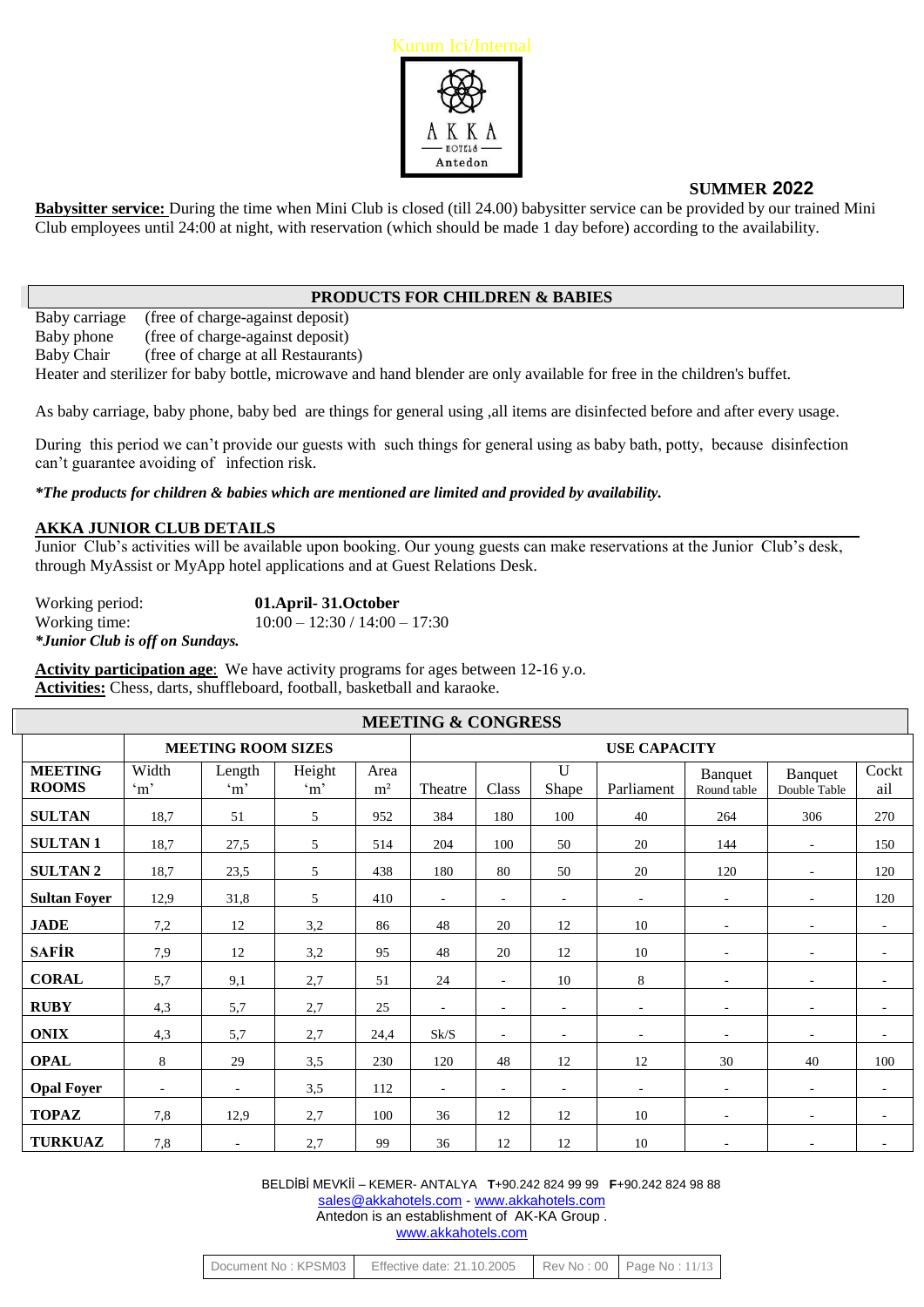

| A DÍC              |   | . .<br>1/2 | $\sim$ $\sim$<br>، مست | 101        | IJυ | $\overline{1}$ | $\overline{1}$ |  |  |
|--------------------|---|------------|------------------------|------------|-----|----------------|----------------|--|--|
| <b>Lapis Foyer</b> | ິ |            | $\sim$ $\sim$<br>، مست | 111<br>114 |     |                |                |  |  |

| SULTAN                | : if one room used                      | floor dimensions: $10 \times 5$ | stage dimensions | : 8 x 5 |
|-----------------------|-----------------------------------------|---------------------------------|------------------|---------|
| SULTAN 1 – 2          | : if the rooms used separately          | floor dimensions: 7 x 4         | stage dimensions | :6 x 4  |
| Types of tables used  | : 80 x 183<br>45 x 180                  | diameter: 180 cm                |                  |         |
| <b>Banquet layout</b> | : * with the floor ** without the floor |                                 |                  |         |

| SULTAN               | : if one room used             | floor dimensions: $10 \times 5$ | stage dimensions | $8\times5$  |
|----------------------|--------------------------------|---------------------------------|------------------|-------------|
| SULTAN 1 – 2         | : if the rooms used separately | floor dimensions: $7 \times 4$  | stage dimensions | $:6\times4$ |
| Types of tables used | : 80 x 183<br>45 x 180         | diameter: 180 cm                |                  |             |

*\*To provide personal hygiene and social distancing in our Meeting Rooms the usage capacity is redused on 60%. (1,5 m distance between tables, 60 sm distance between chairs etc. in accordance with new rules ).*

#### **TECHNICAL EQUIPMENT DETAILS**

| <b>Technical Equipment</b>     | Feature                 | <b>Number</b>  | <b>Technical Equipment</b> | <b>Feature</b>                             | <b>Number</b> |
|--------------------------------|-------------------------|----------------|----------------------------|--------------------------------------------|---------------|
| <b>DVD</b> Player              |                         |                | Lapel microphone           |                                            | 4             |
| Barcovision (fixed)            | 4500 ansi lumen         | 4              | Table microphone           |                                            | 6             |
| Barcovision (portable)         | 2500-3500 ansi<br>lumen | $\overline{c}$ | Podium                     |                                            | 3             |
| Info Board                     |                         | 7              | Sound System               | With an amp,<br>stereo with 10<br>channels | available     |
| Fixed screen<br>$(Sultan 1-2)$ | 4,40x5,20               | $\mathfrak{D}$ | Lighting system            | In the rooms                               | available     |
| Fixed screen                   | 3,20x2,40               | 6              | Direction                  | A4                                         | ⇁             |
| Portable screen                | 2,5x2,5                 | 4              | Arrow type direction       | A4                                         | 5             |
|                                |                         |                | Direction                  | A <sub>3</sub>                             | 4             |

#### **INTERNET**

Wireless internet is free in all rooms, lobby area, general area and all the meeting rooms (within the limits determined by the hotel management).

We can provide Paid network connection on demand for special group accommodation.

#### **NOTES**

- $\checkmark$  During this period our guests staying in the hotel must not have visitors who are not guests of the hotel due to a risk of infection.
- The pier, beach and some of our swimming pools are prepared for service and will be open depending on weather and seasonal conditions (such as storm, heavy showers etc.). Therefore some opening dates can fall behind the schedule.
- $\checkmark$  As the amount of equipment provided for our guests free of charge and/or upon a deposit is limited in our hotel the service will be available within the existing stock.
- $\checkmark$  There is a card system used in our hotel for beach towels. If the towel card is not returned on the day of check out the amount stated on the card will be deducted from our guest's account.
- $\checkmark$  Bathrobes for children and adults in rooms are available for you to use only during your stay in out hotel, if you wish to purchase one you can do so within the availability of our hotel stock. Apart from that every bathrobe

| Document No: KPSM03 | Effective date: 21.10.2005 Rev No: 00 Page No: 12/13 |  |  |
|---------------------|------------------------------------------------------|--|--|
|---------------------|------------------------------------------------------|--|--|